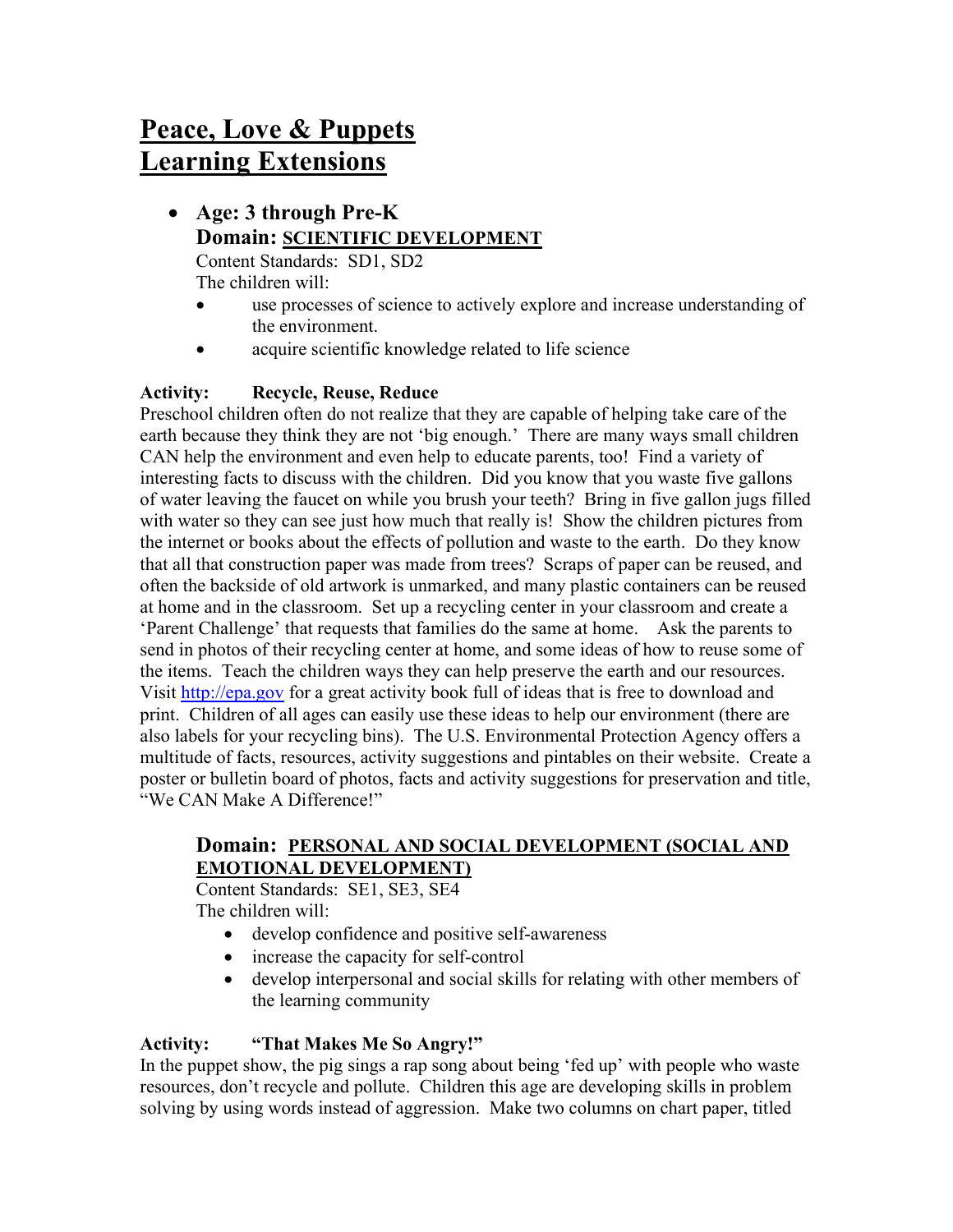'Good choices' and 'Bad choices.' In large group, ask the children for appropriate ways to deal with anger when they are frustrated. Discuss inappropriate ways that children sometimes deal with anger such as hitting. Teach them some calming techniques such as deep breathing, counting to 10, relaxing your muscles, etc. Create a 'I need to be alone' place in the room with a small chair or bench, some bubble wrap and a large jar with a lid labeled 'Mad Jar.' This can be the place they can always go if they are so angry they need to yell (into the jar) or pop bubble wrap. Talk about what things make each child angry because their answers will be different and unique to them. Role play different ways that are appropriate to communicate anger without aggression. Make sure you give them lots of positive feedback when you see them using one of these techniques!

### Domain: THE ARTS (CREATIVE DEVELOPMENT)

Content Standards: CD1, CD2, CD3 The children will:

- explore and use a variety of materials to develop artistic expression (CD1)
- participate in music and movement activities (CD2)
- use drama to express individuality (CD3)

### Activity: "What else could it be?"

Ask parents for recyclable items such as water bottles, cardboard rolls, scraps of material, egg cartons, bottle caps, food containers, etc. At large group, take each item out and the children will identify how that item was used originally. Then ask, "What else could it be?" Keep some google eye stickers, tissue paper, scissors, tape and markers nearby. The children will suggest what could be made from the item. If they have trouble thinking of ideas, begin adding google eyes, bottle cap wheels, orange tissue paper fire (from back of race car bottle), etc. Go through a variety of items and list the ideas the children have for reusing the materials. After group, a teacher or parent volunteer can work individually with children at a 'hot glue station.' The child will point to where the item should be glued and only the teacher should touch the glue gun and attach the objects together for safety. Add four bottle caps to any container to make vehicles, google eyes instantly make objects come to life, and markers can be used to complete the creation. Play different genres of music in the background as you work, and help the children identify what type of music they hear. The children can then use their recycled creations to play and act out various scenes from stories you have, or they can make up their own—and choose music to accompany. Keep a bin for an ongoing collection of recyclables and offer 'hot glue gun' day at center time one or more days a week. Use all safety precautions and never leave the glue gun within reach of the children.

# • Grade: K-2 Content Standard

ENGLISH, LANGUAGE, ARTS & READING

Activity: